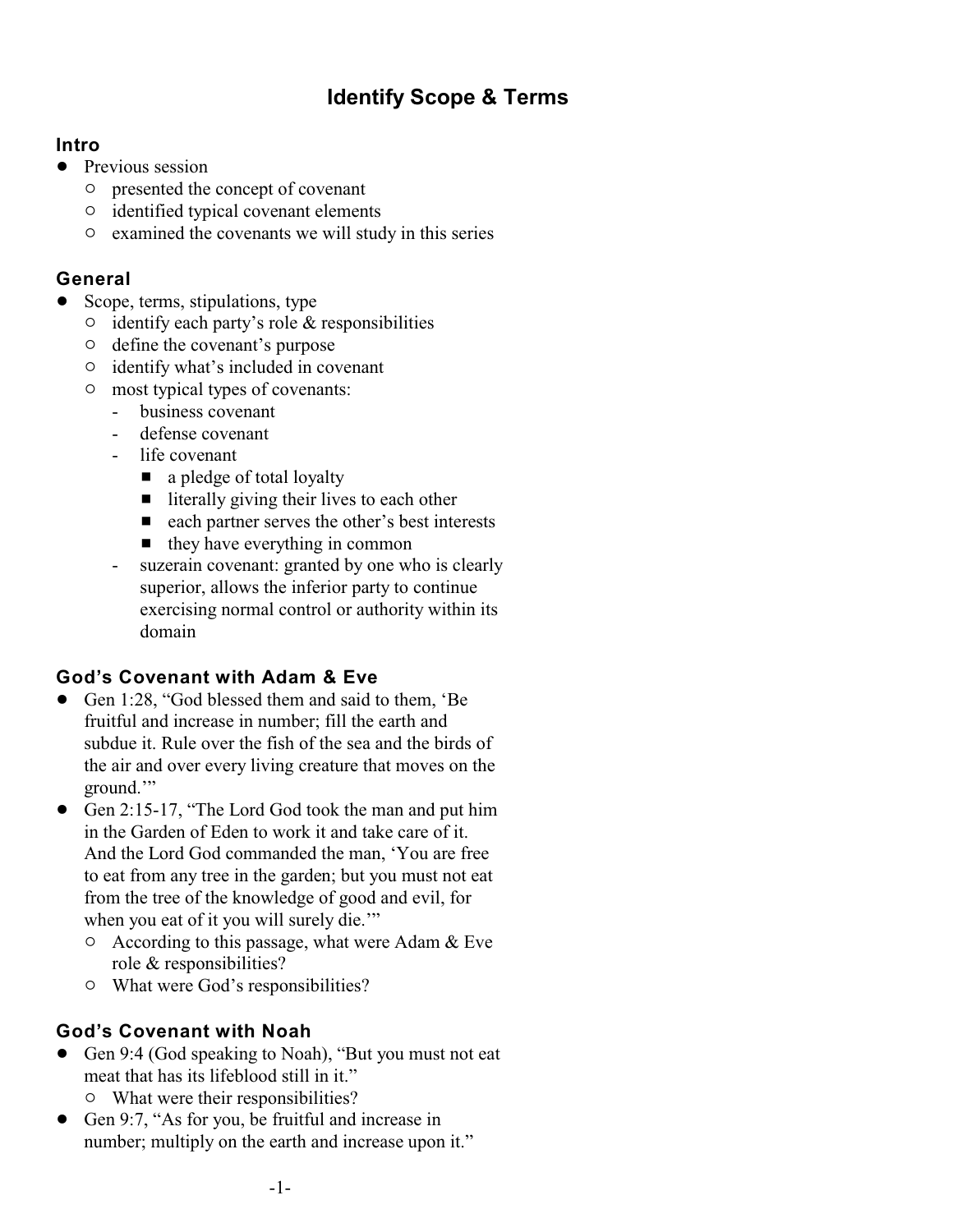- $\circ$  What were their responsibilities?
- Gen 9:15, "I will remember my covenant between me and you and all living creatures of every kind. Never again will the waters become a flood to destroy all life."
	- $\circ$  What were God's responsibilities?

#### **God's Covenant with Abraham**

- God's responsibilities
	- $\circ$  Gen 17:4, "As for me, this is my covenant with you: You will be the father of many nations."
		- Up to that point, was it possible for Abraham to be the father of many nations? Explain.
	- $\circ$  Gen 17:7-8, "I will establish my covenant as an everlasting covenant between me and you and your descendants after you for the generations to come, to be your God and the God of your descendants after you. The whole land of Canaan, where you are now an alien, I will give as an everlasting possession to you and your descendants after you; and I will be their God."
		- What is the significance of this being an everlasting covenant with Abraham & his descendants?
		- What is the significance of God giving the land of Canaan as an everlasting possession to Abraham & descendants?
- ! Abraham's responsibilities
	- $\circ$  Gen 17:1, "When Abram was ninety-nine years old, the Lord appeared to him and said, 'I am God Almighty; walk before me and be blameless.'"
		- What was Abram required to do?
	- $\circ$  Gen 17:10, "This is my covenant with you and your descendants after you, the covenant you are to keep: Every male among you shall be circumcised."
		- What was Abram required to do?

## **God's First Covenant with Israel**

- ! Ex 24: 3-4, 7, "When Moses went and told the people all the Lord's words and laws, they responded with one voice, 'Everything the Lord has said we will do.' Moses then wrote down everything the Lord had said. . . . Then he took the Book of the Covenant and read it to the people. They responded, 'We will do everything the Lord has said; we will obey.""
- ! Ex 34:27-28, "Then the Lord said to Moses, 'Write down these words, for in accordance with these words I have made a covenant with you and with Israel.' Moses was there with the Lord forty days and forty nights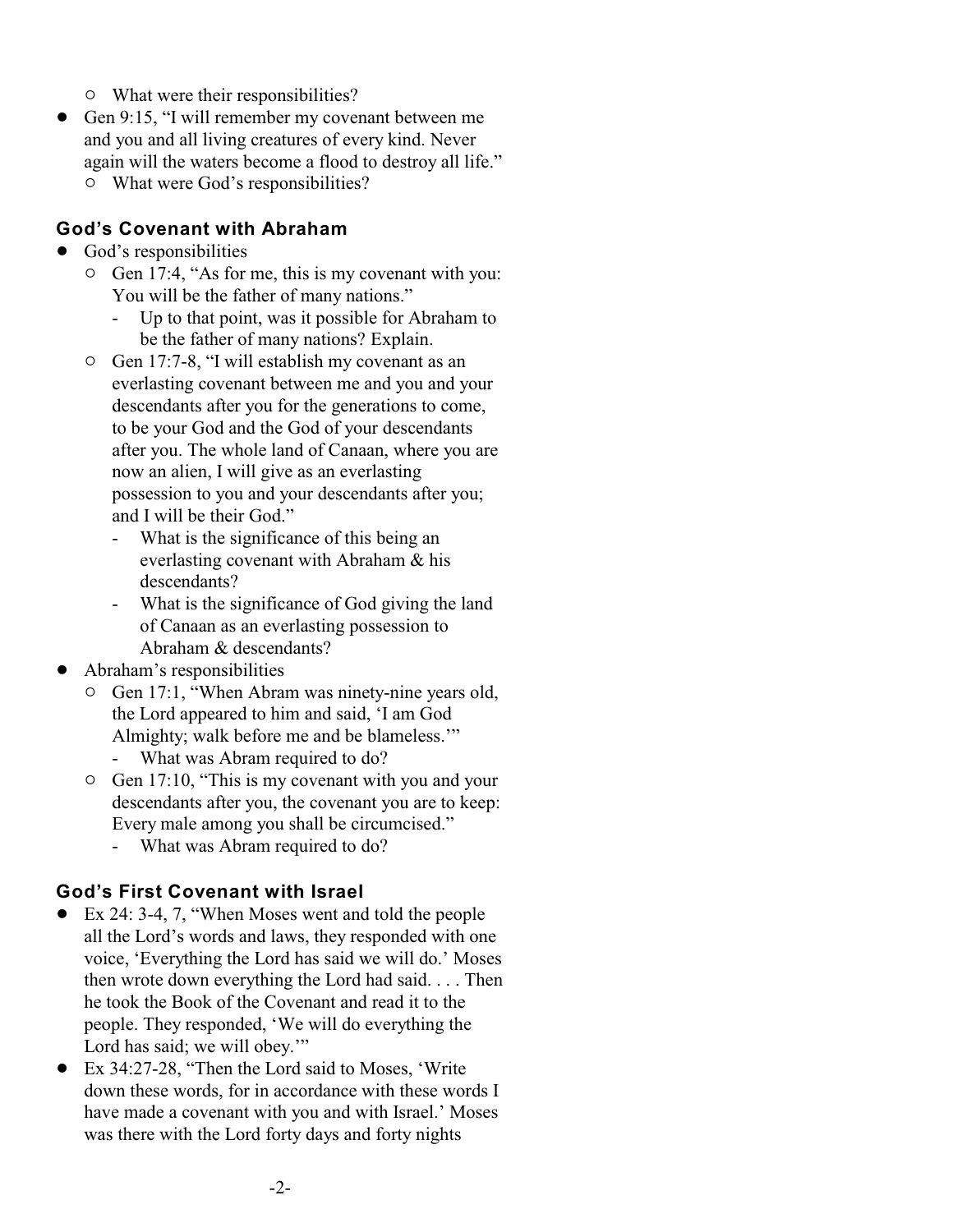without eating bread or drinking water. And he wrote on the tablets the words of the covenant — the Ten Commandments."

- ! Israel's responsibilities are documented in Exodus, Leviticus and Numbers
	- 0 civil law: Ex 19-23; Lev 19-20
	- $\circ$  ceremonial & religious law: Ex 25-31, 33, 35-40; Lev 21-25
	- $\circ$  dietary law: Lev 11, 17
	- $\circ$  health law: Lev 12-15
	- $\circ$  moral law: Lev 18
- God's responsibilities
	- $\circ$  Ex 20:24, "Wherever I cause my name to be honored, I will come to you and bless you."
		- What is God's responsibility?
	- $\circ$  Ex 23:22-23, "If you listen carefully to what he says and do all that I say, I will be an enemy to your enemies and will oppose those who oppose you. My angel will go ahead of you and bring you into the land of the Amorites, Hittites, Perizzites, Canaanites, Hivites and Jebusites, and I will wipe them out."
		- What are God's responsibilities?
	- $\circ$  Ex 23:25-27, "Worship the Lord your God, and his blessing will be on your food and water. I will take away sickness from among you, and none will miscarry or be barren in your land. I will give you a full life span. I will send my terror ahead of you and throw into confusion every nation you encounter. I will make all your enemies turn their backs and run<sup>"</sup>
		- What are God's responsibilities?
	- " Ex 29:44-45, "So I will consecrate the Tent of Meeting and the altar and will consecrate Aaron and his sons to serve me as priests. Then I will dwell among the Israelites and be their God.
		- What are God's responsibilities?
	- $\circ$  Ex 34:10, "I am making a covenant with you. Before all your people I will do wonders never before done in any nation in all the world. The people you live among will see how awesome is the work that I, the Lord, will do for you. - What are God's responsibilities?
- **God's Second Covenant with Israel**
- Deut 1:8, "See, I have given you this land. Go in and take possession of the land that the Lord swore he would give to your fathers — to Abraham, Isaac and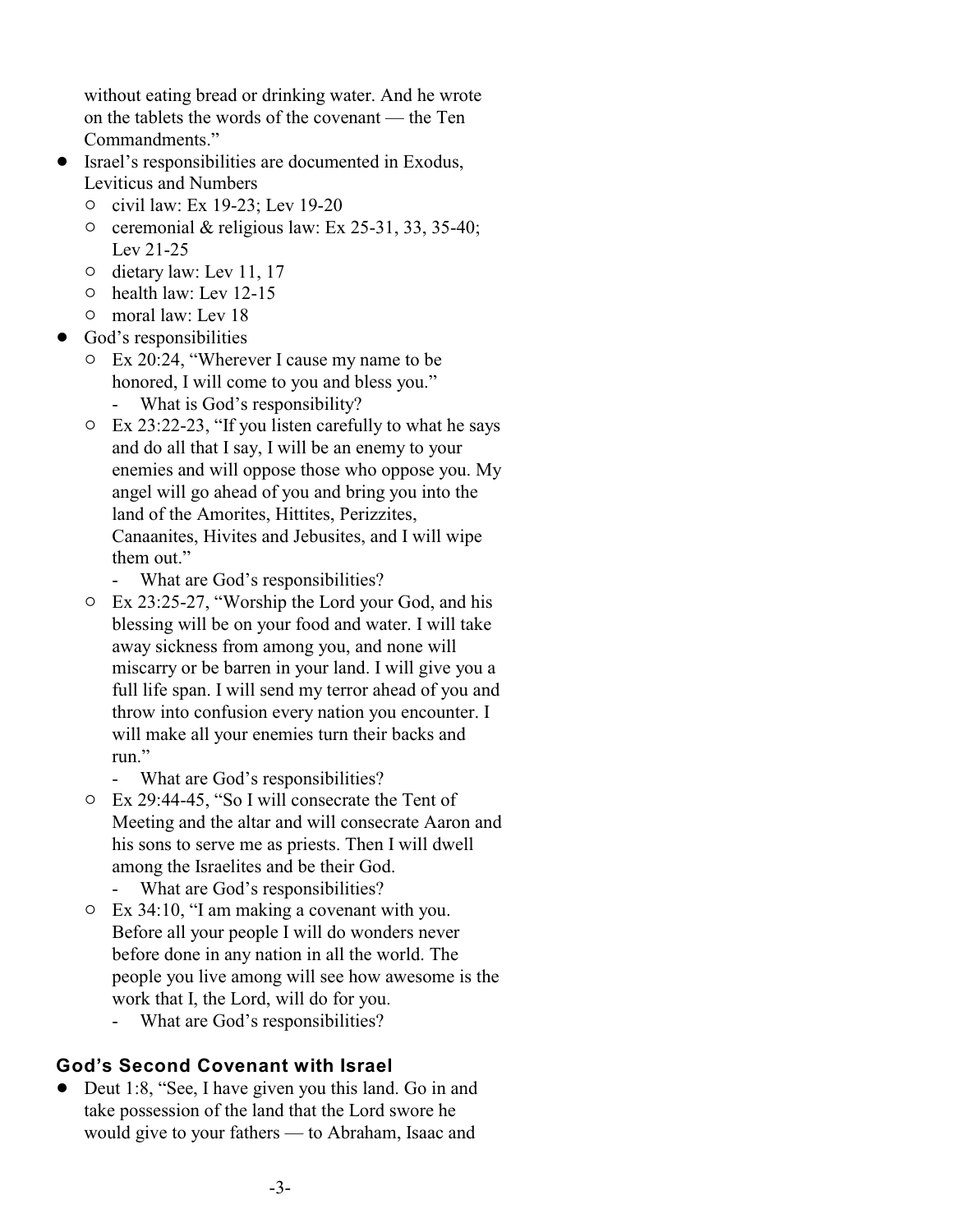Jacob — and to their descendants after them."

- $\circ$  To whom did God promise the land?
- $\circ$  Was his promise of the land conditional or unconditional? Explain the significance.
- Deut 4:1, "Hear now, O Israel, the decrees and laws I am about to teach you. Follow them so that you may live and may go in and take possession of the land that the Lord, the God of your fathers, is giving you."
- Deut 29:1, "These are the terms of the covenant the Lord commanded Moses to make with the Israelites in Moab, in addition to the covenant he had made with them at Horeh"

## **David and Jonathan's Covenant**

- ! 1 Sam 20:4, "Jonathan said to David, 'Whatever you want me to do, I'll do for you."
	- $\circ$  What was the scope or breadth of Jonathan's commitment to David?

#### **God's Covenant with David**

- ! 2 Sam 7:8-9, "This is what the Lord Almighty says: I took you from the pasture and from following the flock to be ruler over my people Israel. I have been with you wherever you have gone, and I have cut off all your enemies from before you. Now I will make your name great, like the names of the greatest men of the earth."
	- $\circ$  What had God already done for David and promised he would do?
- 2 Sam 7:11, "I will also give you rest from all your enemies."
	- $\circ$  What is God's responsibility?
- 2 Sam 7:16, "Your house and your kingdom will endure forever before me; your throne will be established forever."
	- $\circ$  What is the scope of this covenant?
	- $\circ$  Problem: There hasn't always been one of David's descendants sitting on his throne in Jerusalem.
	- <sup>o</sup> "endure" (Heb, *aman*): being confirmed, supported, established, enduring
	- " "established" (Heb, *kun*): formed, established, made firm, decided, prepared
	- $\circ$  "forever" (twice, two Hebrew words): until forever, until everlasting
	- <sup> $\circ$ </sup> Do these words mean David will have a descendant on the throne at all times? Or throughout eternity?
- ! Acts 13:22, "I have found David son of Jesse a man after my own heart; he will do everything I want him to do."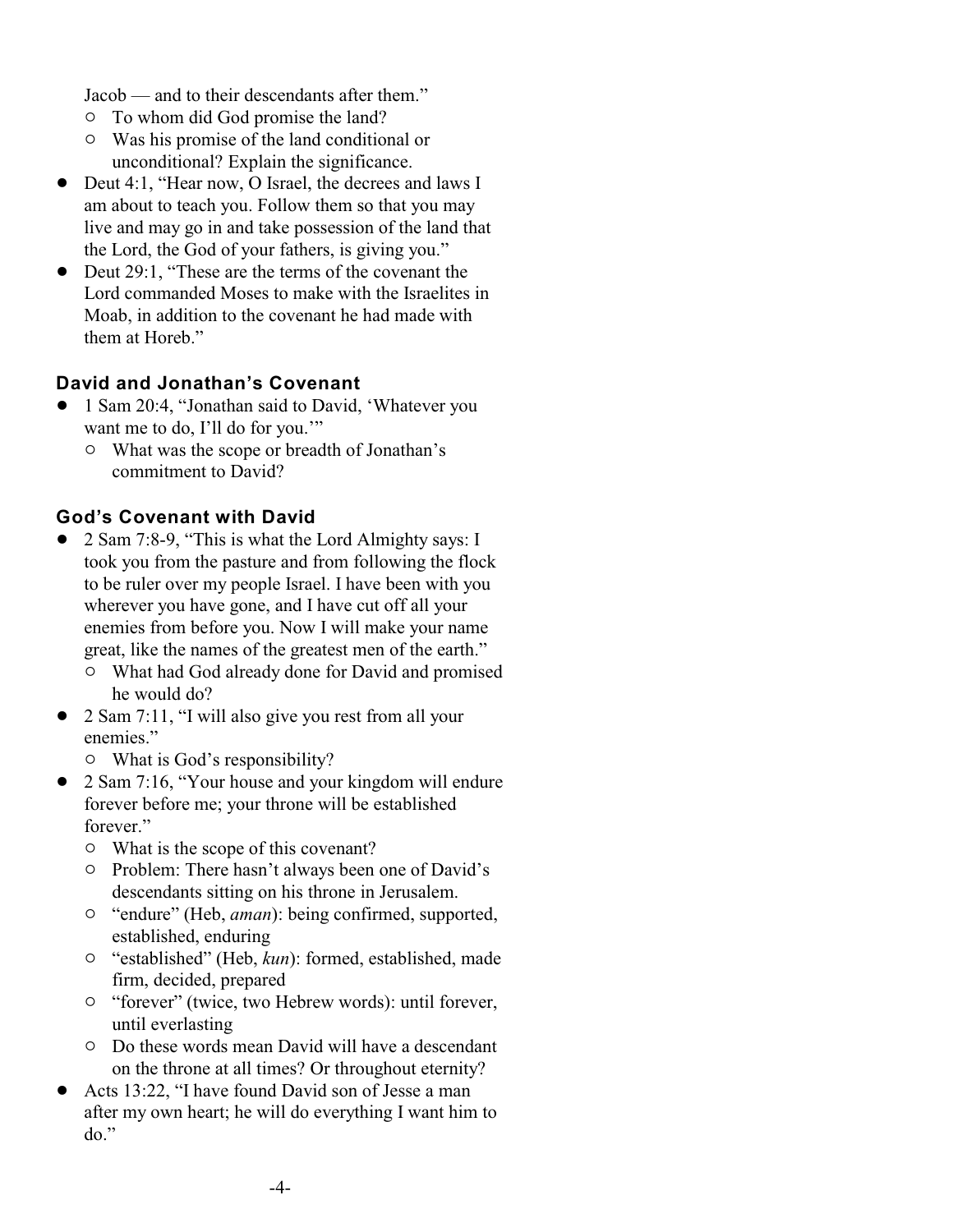## **God's New Covenant with Christians**

- ! Heb 13:20-21. "May the God of peace, who through the blood of the eternal covenant brought back from the dead our Lord Jesus, that great Shepherd of the sheep, equip you with everything good for doing his will, and may he work in us what is pleasing to him, through Jesus Christ, to whom be glory for ever and ever. Amen."
	- $\circ$  What does this say God the Father will do for us?
- ! Heb 9:15. "For this reason Christ is the mediator of a new covenant, that those who are called may receive the promised eternal inheritance — now that he has died as a ransom to set them free from the sins committed under the first covenant."
	- $\circ$  How and from whom do we receive the eternal inheritance?
	- $\circ$  Jesus died as a what?
	- <sup>o</sup> So what control does sin now have over us?
- Col 1:21-22. "Once you were alienated from God and were enemies in your minds because of your evil behavior. But now he has reconciled you by Christ's physical body through death to present you holy in his sight, without blemish and free from accusation."
	- $\circ$  According to this passage, what was Father's goal?
- Rom 8:16-17, "The Spirit himself testifies with our spirit that we are God's children. Now if we are children, then we are heirs — heirs of God and co-heirs with Christ, if indeed we share in his sufferings in order that we may also share in his glory."
	- " "testify" (Gk, *symmartyreô*): testify in support, confirm, testify along with others
	- $\circ$  According to this passage, what legal role does the Holy Spirit perform?
- ! From other verses, we see the Holy Spirit's role includes:
	- $\circ$  molding us into God's image
	- $\circ$  teaching us what we need to know to function effectively in God's kingdom
	- $\circ$  enabling us to do God's work by providing what we need and actually producing the results for us
- ! Because Jesus met all requirements for all people for all time, covenant itself is now irrevocable
- Mt 4:17 "From that time on Jesus began to preach, 'Repent, for the kingdom of heaven is near.'"
	- " Gk word translated "repent": *metanoio*
		- first part, *meta* refers to transformation
		- second part, *noio* refers to your mind, what you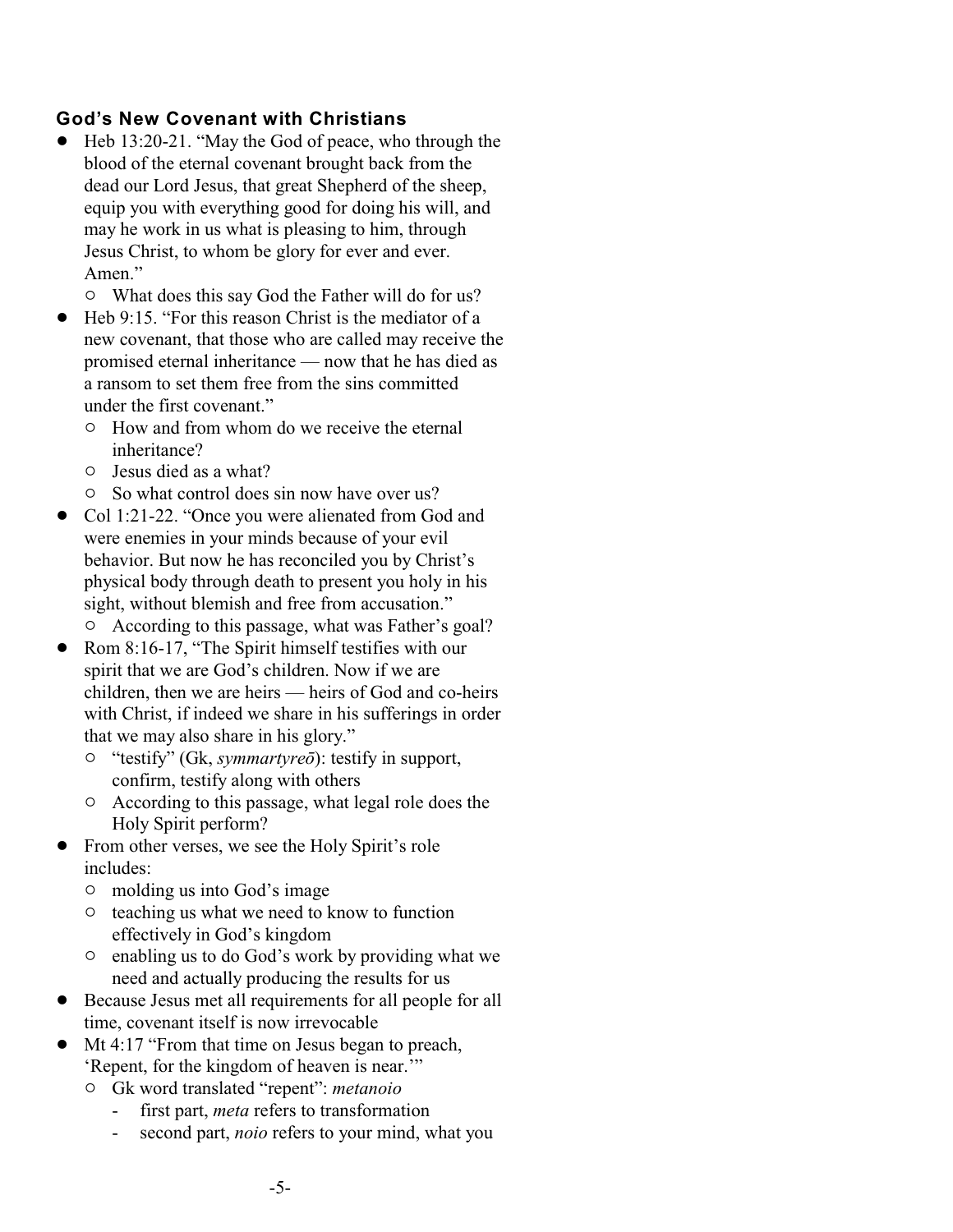think

- Ac 26:20-21 "First to those in Damascus, then to those in Jerusalem and in all Judea, and to the Gentiles also, I preached that they should repent and turn to God and prove their repentance by their deeds."
	- <sup>o</sup> How can we tell whether we are effectively changing the way we think?
- ! Heb 11:6. "And without faith it is impossible to please God, because anyone who comes to him must believe that he exists and that he rewards those who earnestly seek him."
	- $\circ$  What else does our covenant require us to do?
- Jn 15:14-17. "You are my friends if you do what I command. I no longer call you servants, because a servant does not know his master's business. Instead, I have called you friends, for everything that I learned from my Father I have made known to you. You did not choose me, but I chose you to go and bear fruit — fruit that will last. Then the Father will give you whatever you ask in my name. This is my command: Love each other."
	- $\circ$  What is the significance of the word, "friend"?
	- $\circ$  What condition is there for being a covenant friend?
- So our top covenant responsibilities are what?

## **God's New Covenant with Israel**

• Jer  $31:33-34$ 

"This is the covenant I will make with the house of Israel after that time," declares the LORD.

"I will put my law in their minds

and write it on their hearts.

I will be their God,

and they will be my people.

No longer will a man teach his neighbor,

or a man his brother, saying, 'Know the LORD,'

because they will all know me,

from the least of them to the greatest," declares the LORD.

"For I will forgive their wickedness and will remember their sins no more."

- $\circ$  What is God's role in this covenant, according to this passage?
- ! Jer 32:40-41, "I will make an everlasting covenant with them: I will never stop doing good to them, and I will inspire them to fear me, so that they will never turn away from me. I will rejoice in doing them good and will assuredly plant them in this land with all my heart